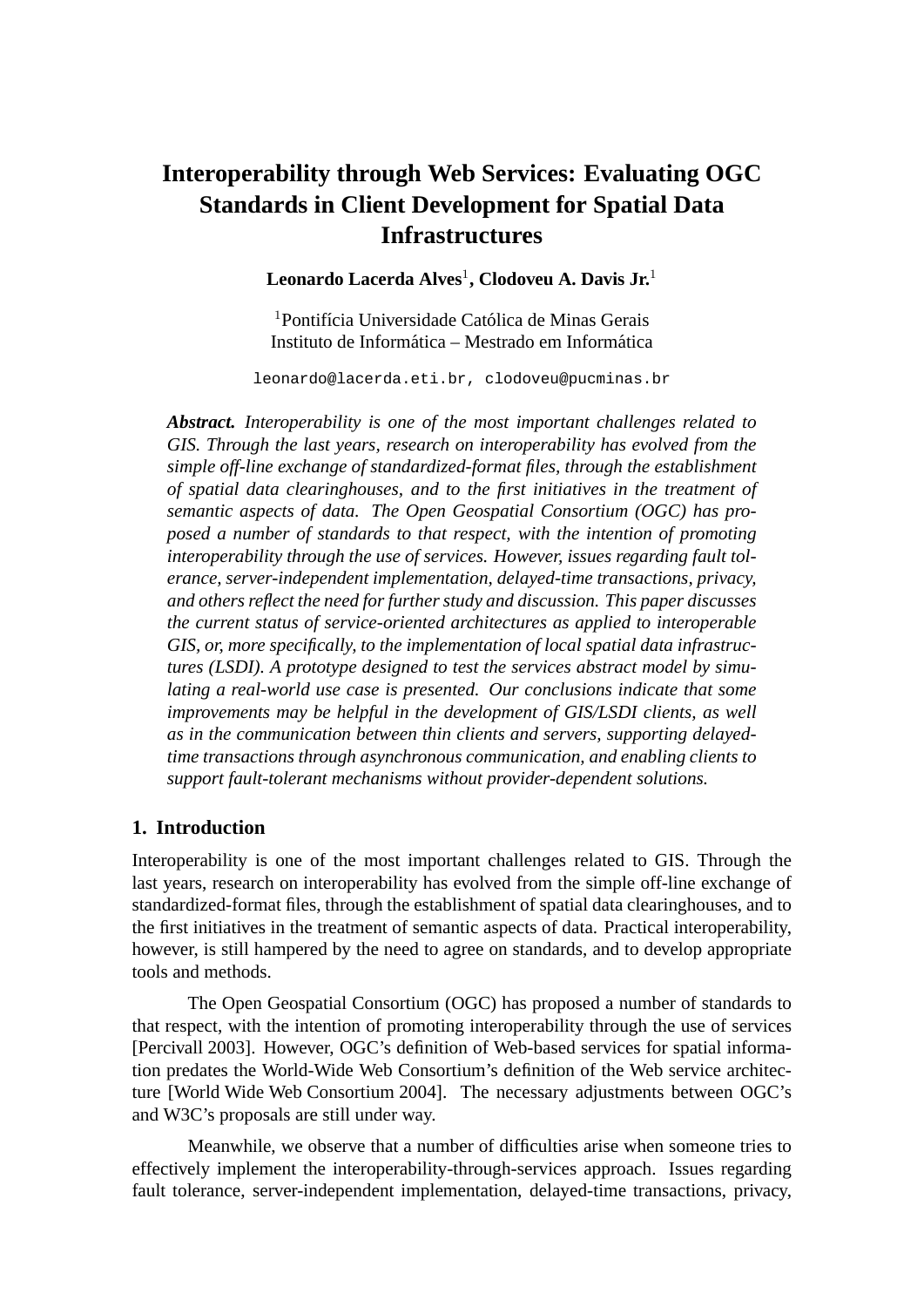and others reflect the need for further study and discussion. In fact, studies about the conformance of OGC standards to the distributed systems development are still scarce.

This paper discusses the current status of service-oriented architectures as applied to interoperable GIS, or, more specifically, to the implementation of local spatial data infrastructures (LSDI). Most existing spatial data infrastructures refer to regional or country-wide data, while LSDI deals with a more complex and rich set of geographic data [\[Nedovic-Budic et al. 2004,](#page-14-1) [Rajabifard et al. 2000\]](#page-14-2). Thus, LSDI involve a wide variety of services, while also dealing with users of a wide range of devices, such as PDAs, cell phones and personal computers.

For this discussion, we defined a real-world use case based on an urban context, and developed a services prototype following OGC's abstract model. We used this prototype to assess the engineering guidelines for the server and client development, according to the viewpoints established by the OGC Reference Model [\[Percivall 2003\]](#page-14-0). To solve some of the limitations and issues that we have identified, we proposed and developed special infrastructure services which illustrate some deficiencies of OGC specifications. Nevertheless, we do not imply here that such services should become part of the standard. Using the proposed services, it is possible to enable asynchronous communication between clients and services, to access data provided by clients, and to improve on critical points of the services-oriented architecture, such as recovery from failures, dynamic service chains creation, and others, while staying within the OGC Reference Model.

This paper is organized as follows. Section 2 presents concepts about Spatial Data Infrastructures (SDI), in general, and Local Spatial Data Infrastructures (LSDI), in particular, including the ideas behind configuring SDI and LSDI as services. Section 3 introduces our discussion as to the required functionality of a local SDI, and the way to achieve that using the aforementioned infrastructure services. Finally, Section 4 presents our conclusions and indicates some research directions from the concerns presented here.

## **2. Related Work**

#### **2.1. Spatial Data Infrastructures**

Spatial Data Infrastructures (SDI) constitute a set of policies, technologies and standards that interconnect a community of spatial information users and related support activities for production and management of geographic information [\[Phillips et al. 1999\]](#page-14-3). The idea behind SDI involves avoiding redundant effort and reducing production costs for new and existent datasets through the sharing of resources. In order to achieve this, it is very important that the various partners have convergent interests, agree on common rules and are allowed to make use of data or information produced by others.

Geographic information from one or several partners can be consolidated and thus form important resources for high-level decision-makers. In this case, SDI can be seen as a set of building blocks, as defined by Rajabifard et al [\[Rajabifard et al. 2000\]](#page-14-2), in which SDI hierarchies are built through the exchange and consolidation of information from corporate and local levels, to regional and global levels. In this hierarchy, lower levels provide detailed information that helps in the consolidation of the upper, more general, levels [\[Rajabifard and Williamson 2001,](#page-14-4) [Jacoby et al. 2002,](#page-13-0) [Man 2006\]](#page-14-5).

Guiding the technology standardization and, consequently, defining the key ele-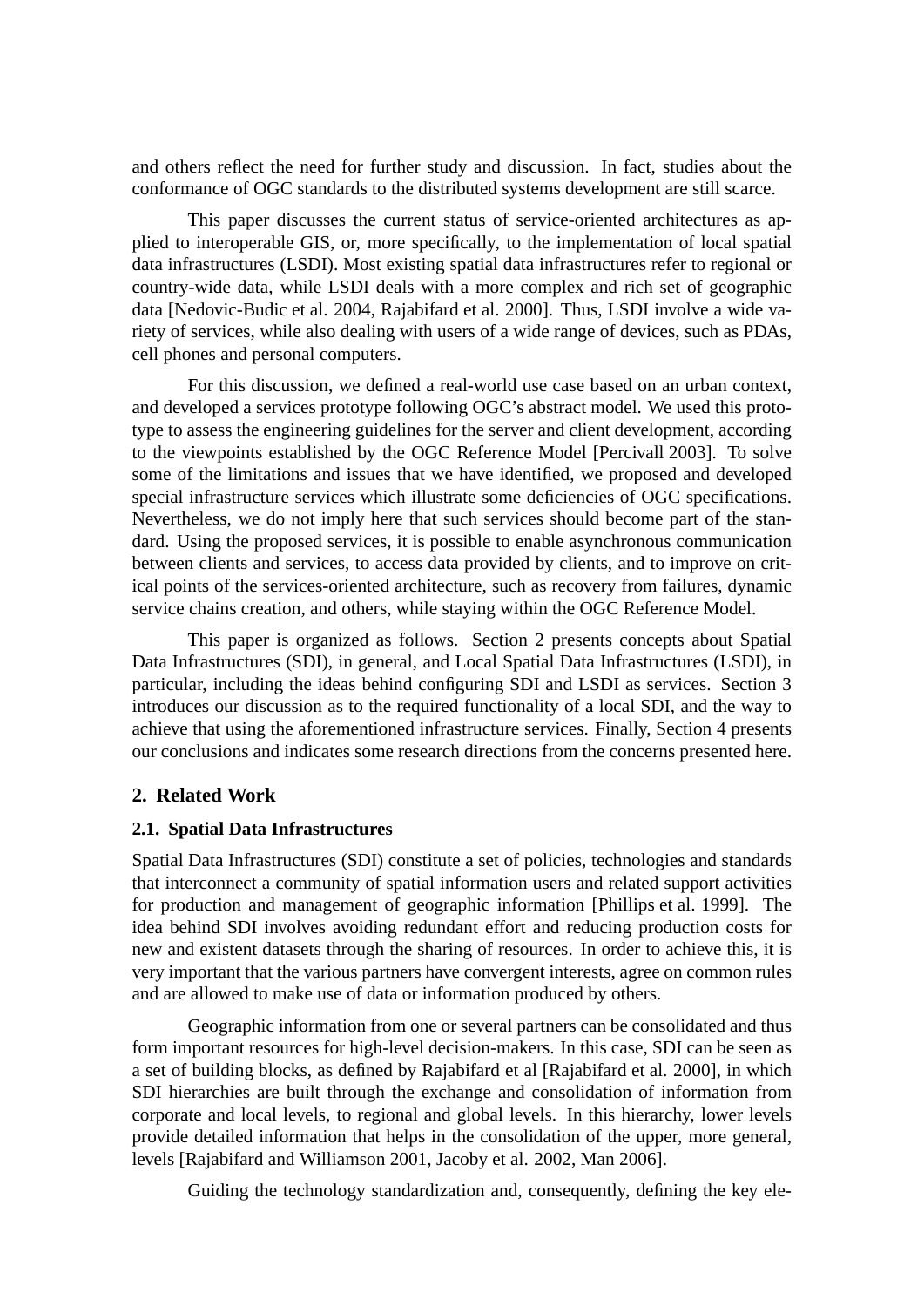ments for spatial data infrastructures, a number of standards were proposed by the OGC, through a framework called OGC Reference Model [\[Percivall 2003\]](#page-14-0). This framework has been implemented successfully in state, national and regional scales [\[Deegree 2006,](#page-13-1) [Demis 2006,](#page-13-2) [Skylab 2006\]](#page-14-6), but reference cases of local SDI are still scarce. Furthermore, most of them are not OGC-compliant [\[Kumar et al. 2005,](#page-14-7) [Mansourian et al. 2006\]](#page-14-8).

Local SDI has the potential of bringing a numerous group of users together, each of which with distinct needs[\[Davis Junior 2005\]](#page-13-3). This characteristic is in part responsible for an increased level of complexity in local SDI development and deployment[\[Bishop et al. 2000,](#page-13-4) [Masser 2005\]](#page-14-9). Indeed, LSDI is valuable to all of the other SDI levels as a detailed information source, and the implementation of actual data sources in the local level should evolve simultaneously with, and guided by, the new demands for Geographic Information (GI) from a new range of users, such as business travelers, citizens, small companies and others [\[Masser 2005\]](#page-14-9).

SDI can be implemented by chaining services of different sources [\[Alameh 2003\]](#page-13-5) and integrating software components [\[Granell et al. 2005\]](#page-13-6) that can be found in geoportals [\[Maguire and Longley 2005\]](#page-14-10). The emphasis on services has increased since the emergence of Web services and of the Service-Oriented Architecture (SOA) in the field of distributed systems development. This led Bernard and Craglia [\[Bernard and Craglia 2005\]](#page-13-7) to propose a new translation for the the SDI acronym, to mean *Service-Driven Infrastructures*.

#### **2.2. Web Services and OGC Services**

Web services are usually seen as Web-based enterprise-wide or inter-organizational applications that use open standards (mostly based on XML) and transport protocols to exchange data with clients, thus forming a loosely-coupled information systems architecture [\[Ferris and Farrell 2003\]](#page-13-8). Web services, as specified by the World Wide Web Consortium (W3C) [\[World Wide Web Consortium 2004\]](#page-15-0), use the Hypertext Transfer Protocol (HTTP) in the transport layer. This protocol only allows the client to perform synchronous calls. This characteristic represents a problem when dealing with delayed-time transactions and call resume.

Some initiatives try to emulate asynchronous calls in Web services through the use of *listeners* that receive responses and forward them to the requester [\[Ruth et al. 2005\]](#page-14-11), usually over non-HTTP protocols [\[Brambilla et al. 2004\]](#page-13-9). Other strategies involve the use of the electronic-mail protocol, SMTP [\[Chung et al. 2006\]](#page-13-10). However, as far as we know, no pattern enables asynchronous communication using only Web service standards.

Regarding geographic information specifically, the OGC Web Services specification (OWS) [\[Whiteside 2005\]](#page-15-1) describe a set of functionalities and components which support standardized information exchange. Among the OGC services, there are asynchronous communications only for sensor services [\[Botts et al. 2006\]](#page-13-11) such as the Web Notification Service, but the communication protocol is not specified in the standard.

In this work, we are particularly interested in LSDI, i.e., a network of clients and services that deal with an urban context and typical urban applications. The urban-specific OGC proposed platform is called Open Location Service (OpenLS) [\[Mabrouk 2004\]](#page-14-12), in which services such as directory (yellow pages service), routing services, geocoding services, and others are grouped. A proposal for urban services of interest as LSDI elements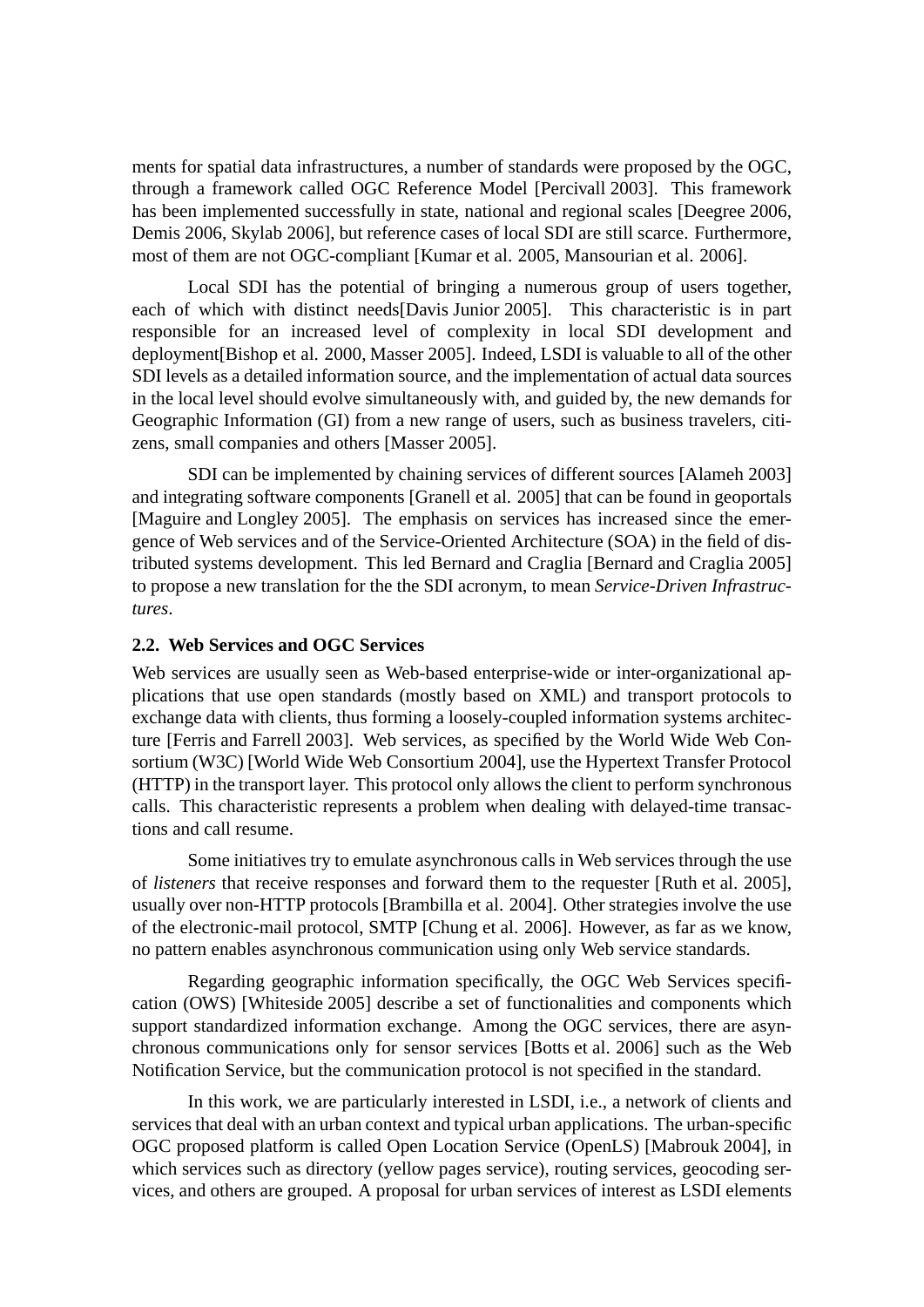can be found in [Davis Júnior and Alves 2005]. The variety of possibilities for using such urban services to build compact and useful geographic information-based applications is staggering. The next section presents one of them.

# **2.3. Use Case: a Consumer Travel Assistance Application**

The OGC Reference Model [\[Percivall 2003\]](#page-14-0) defines a scenario entitled "consumer travel assistance" [p. 83] through which a GI consumer uses a mobile client to (1) get its actual position or location; (2) get the destination address, given a telephone number; (3) get a location, given the destination address; (4) get a route between the origin and the destination; (5) determine the traffic, weather and road conditions along the way; and (6) obtain real-time travel advice. Of course, such a task potentially requires a large amount of geographic data, possibly from various sources. This is something that is well above the capabilities of a typical mobile client, thus requiring a new computational model. In this paper, we extend this scenario and use it to implement OpenLS platform clients and an OWS framework, in order to evaluate the OGC Reference Model for LSDI client development.

Our modified scenario involves two basemap services, one routing service, one geocoding service, one directory service for telephone numbers, one directory service for companies, one public transportation service, one public-services service, two emergency services, one gateway for personal location, and two kinds of clients (thin and thick).

While designing LSDI clients to deal with such a variety of services, we have identified some limitations of OGC specifications, more specifically in important engineering requisites such as service availability assurance, recovery in case of failures, privacy control, communication cost reduction and transparent support for the peculiarities of different kinds of client devices.

Even though we have not yet fully developed this scenario as to its actual functionality, we have worked on determining and implementing the ideal communications protocols for each situation, so that some of the limitations inherent to OGC's architecture can be adequately solved beforehand. A prototype was implemented, based mostly on Web service aspects, and leaving the many related GIS issues for the near future. The goal of this prototype is to make sure the required transactions are adequately designed, and all communications issues are solved. The next section presents and discusses the alternatives we have conceived and implemented to that effect.

# **3. Innovative Services for LSDI**

Given the anticipated needs of urban GI applications and the main limitations of GI Web services, some novel infrastructure services are useful to improve the LSDI clients development and the LSDIs themselves.

In the next three subsections, we present the infrastructure services we conceived and developed. The first, called *Data Exchange Service*, is used for persistence maintenance between clients and servers. The second, called *Client Access Service*, is used for information exchange and access control to clients by servers and other clients. The third, called *Transaction Control Service*, is used by clients and servers to improve engineering capabilities such as failure recovery, dynamic service chains creation, workflow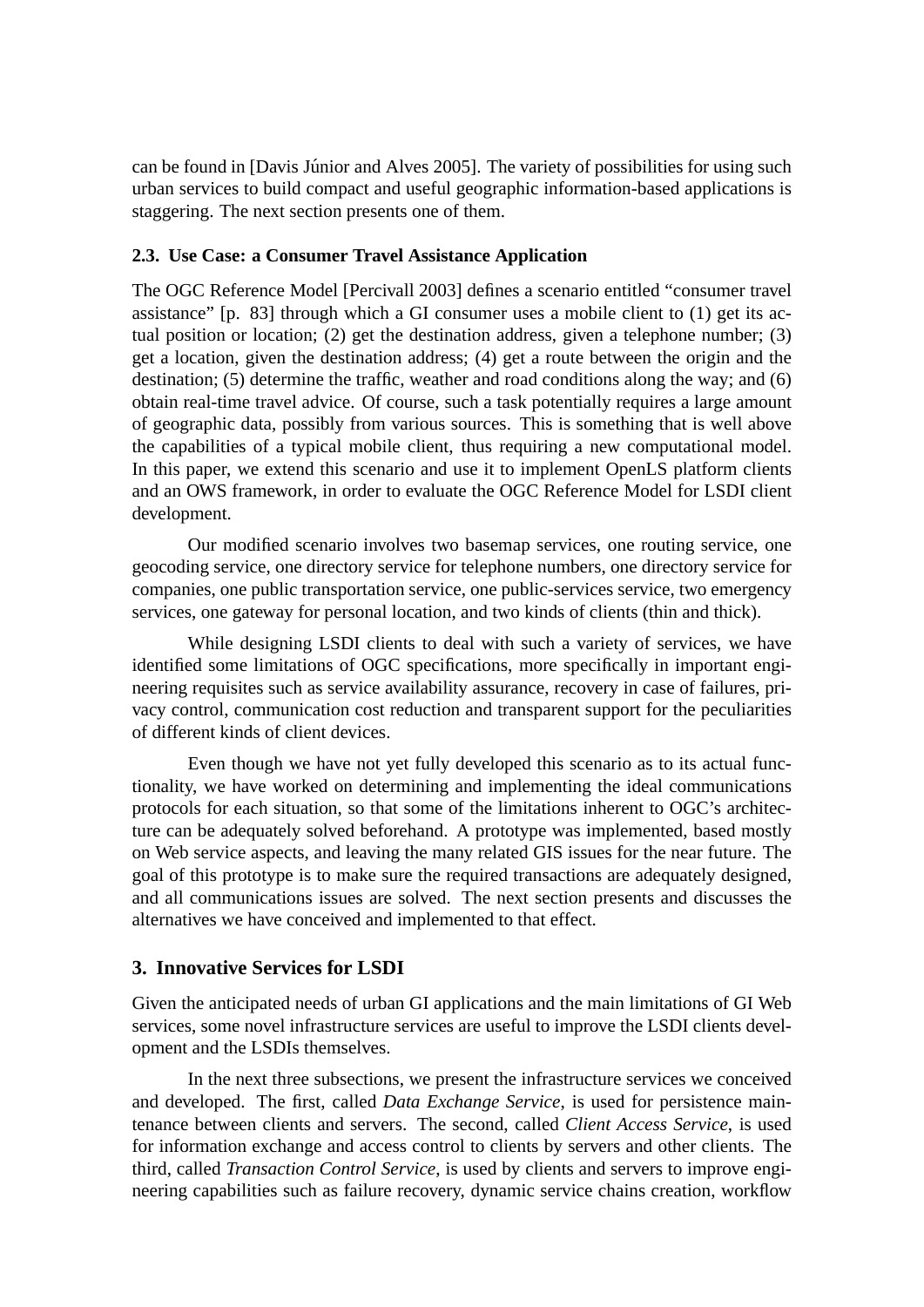definition, and others. The fourth subsection presents details about the prototype implementation and its analysis.

## **3.1. Data Exchange Service**

The Data Exchange Service (DXS) supports interactions between clients and servers (client to server communication), different servers (server to server communication), and different clients (client to client communication) as a workspace where data may be freely stored and retrieved. The objective of this service is to reduce the volume of interactions between clients and servers, and to minimize the connection costs in service invocations and data retrieval, even when failures occur.

Figure [1](#page-4-0) shows an example of the DXS in action. A service A, replicated in A' and A" for redundant availability, as it is invoked by a client. Initially, the request parameters are sent to a DXS (1). Next, the ordering of the procedures is defined by the client, in the form of a workflow (2). An invocation process (3) reaches service A, or resorts to services A' or A" in case of failure. In any case, the parameters are recovered from the DXS (4), and the results are stored in that server for future retrieval by another service, or by the client (5).



**Figure 1. Data Exchange Service in the invocation of a replicated service**

<span id="page-4-0"></span>The Data Exchange Service works in three different ways. The first way effectively establishes *asynchronous communication* between the client and the target service. The DXS mediates the communication, so that the client does not have to wait online for a response from the target service. When the processing is through, the client receives a message from the DXS, and is then allowed to retrieve the results.

The DXS also works as a *temporary repository* for intermediate responses in a service chain. Intermediate results are kept by the DXS for the benefit of services along the chain, but the client is only allowed access to the final results, as they become ready.

Furthermore, the DXS supports *failure recovery*, since it can keep information on the status of a service chain, along with intermediate results. With this, recovery and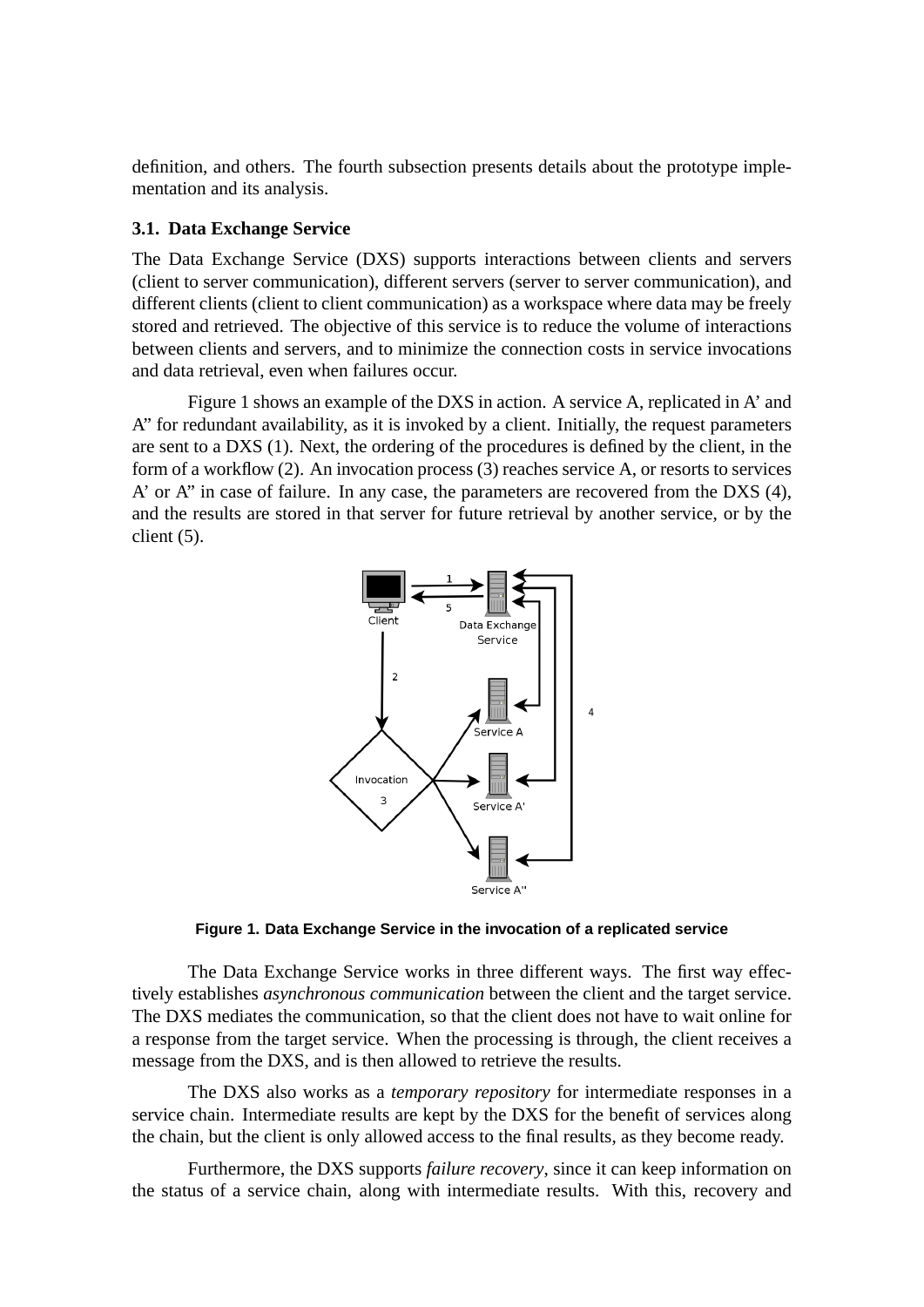continuation from the client side is possible by reinvoking any service that fails, using the stored parameters, thus avoiding reinitialization of the entire chain.

To understand and to specify how the Data Exchange Service works, we defined the client and service invocation patterns using an UML (Unified Modeling Language) sequence diagram. Figure [2](#page-5-0) presents the diagram.



**Figure 2. UML Sequence Diagram for a System using DXS**

<span id="page-5-0"></span>Messages 1 and 7, between the client and the DXS, are the same generic processes 1 and 5 shown in figure [1,](#page-4-0) which initiate the processing and collect the final results, respectively.

Messages 2, 3, 4, 5, and 6 invocate all needed services at the beginning of the process, when the client stops and the services keep running. Next, as the Locating and Telephone services can be executed in parallel, messages 2.1, 2.2, 3.1, and 3.2 can occur in any order.

Finally, messages between 4.1 and 6.2 occur sequentially. Notice that all intermediate data exchange would pass through the client if the DXS was absent. However, using this service, such intermediate response traffic is avoided. Most of the service chain can be invoked in parallel to reduce client work, and the responsibility for most invocation callbacks is transferred to the DXS.

In the highest conceptual level, the Data Exchange Service has thus the function of intercepting service responses and forwarding them to other services (including other DXS) or to the client. In this sense, the communication costs for thick and rich clients remains the same, while costs for thin clients fall drastically. The length of the lifeline remains the same, regardless of the involvement or not of the DXS. Therefore, theDXS offers advantages only when the client has energy limitations or it is slower than the DXS server.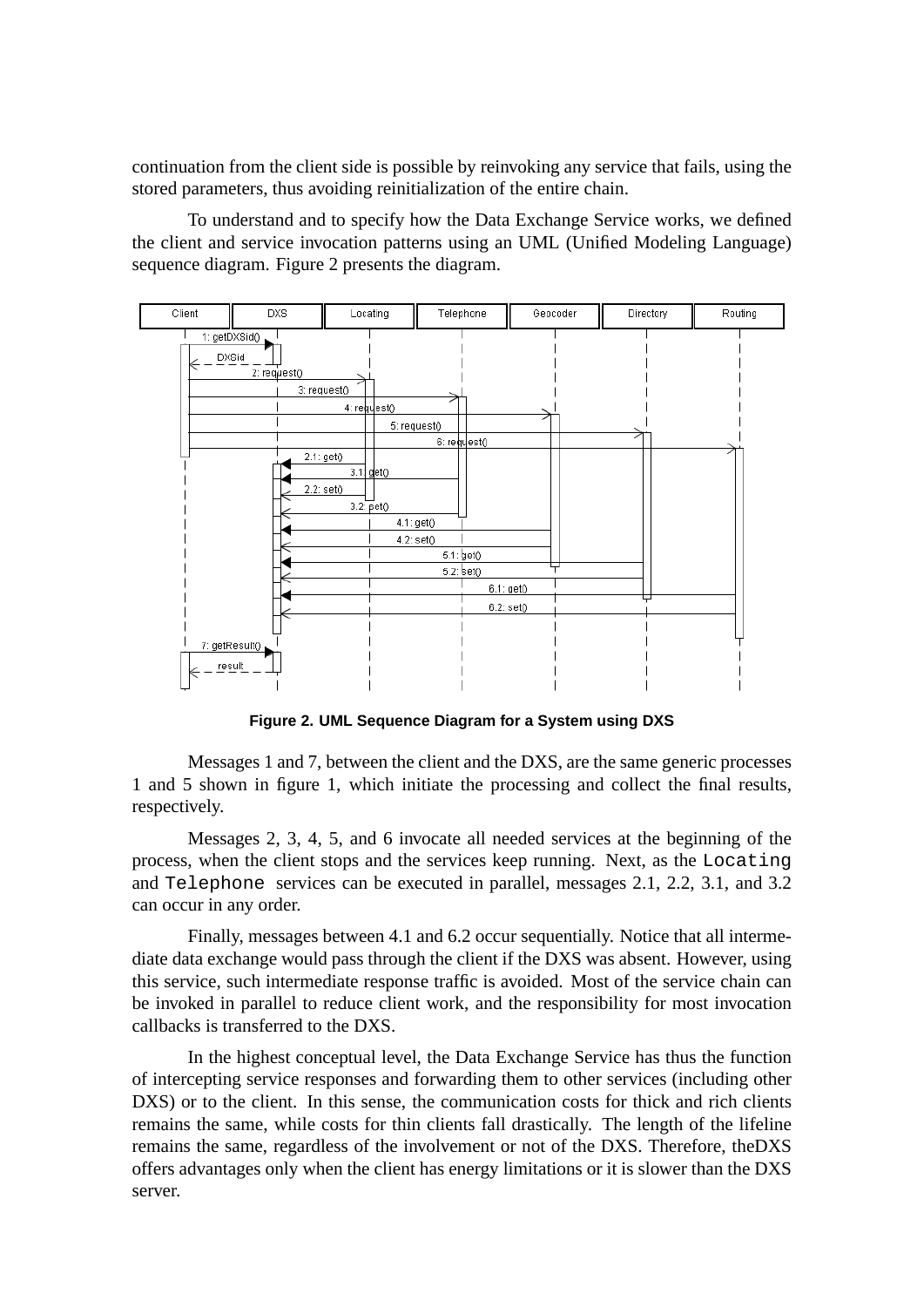It would be possible to implement DXS-like persistence through simple Web services, but a standardized interface that functions as an infrastructure service is important to ensure the independence between clients and OGC-services providers.

As presented, the DXS may suffer from a number of security issues, such as unauthorized access to data from third parties. However, protocol enhancements can ensure authorized access, so that only the participating services can retrieve intermediate data, and not even the client is allowed access to privileged or confidential information [\[Belussi et al. 2004\]](#page-13-13).

## **3.2. Client Access Service**

As mentioned in the previous section, the Data Exchange Service enables asynchronous communication between the client and the target service, notifying the client when the results are ready to use. However, asynchronous calls are not supported in W3C Web services using HTTP [\[Brambilla et al. 2004,](#page-13-9) [Ruth et al. 2005\]](#page-14-11). Among OGC services, only the Web Notification Service implements asynchronous answers, even though it also does not use a HTTP interface [\[Botts et al. 2006\]](#page-13-11).

#### **Code 1** A call that return a transaction ID

```
transactionID =
 service.do(params);
```
<span id="page-6-0"></span>In an urban context, asynchronous services are often necessary, working as delayed-time transactions for long service chains. They are also necessary in particular applications, such as using servers as sensors to send information to clients without counting on connection-oriented communication.

**Code 2** Getting the service result

```
while (!service.isReady(transactionID))
  self.sleep(1000);
result = service.get(transactionID);
```
<span id="page-6-1"></span>Even though normally a client does not have a valid IP (Internet Protocol) address, it is able to access HTTP resources. However, without an IP address it is inaccessible from other clients or services, receiving data only during its request connections. We propose an alternative to reach clients without an IP address. A client can invoke a service using a method that returns a transaction Id, but not the final result. This is illustrated in code [1.](#page-6-0)

**Code 3** The client define a method for receive a notification when the result is ready

```
transactionID =
  service.do(responseMethod, responseURI,
              params)
```
<span id="page-6-2"></span>In a second moment, the client invokes the service again through a method that returns the final results, giving the transaction Id, as illustrated in code [2.](#page-6-1)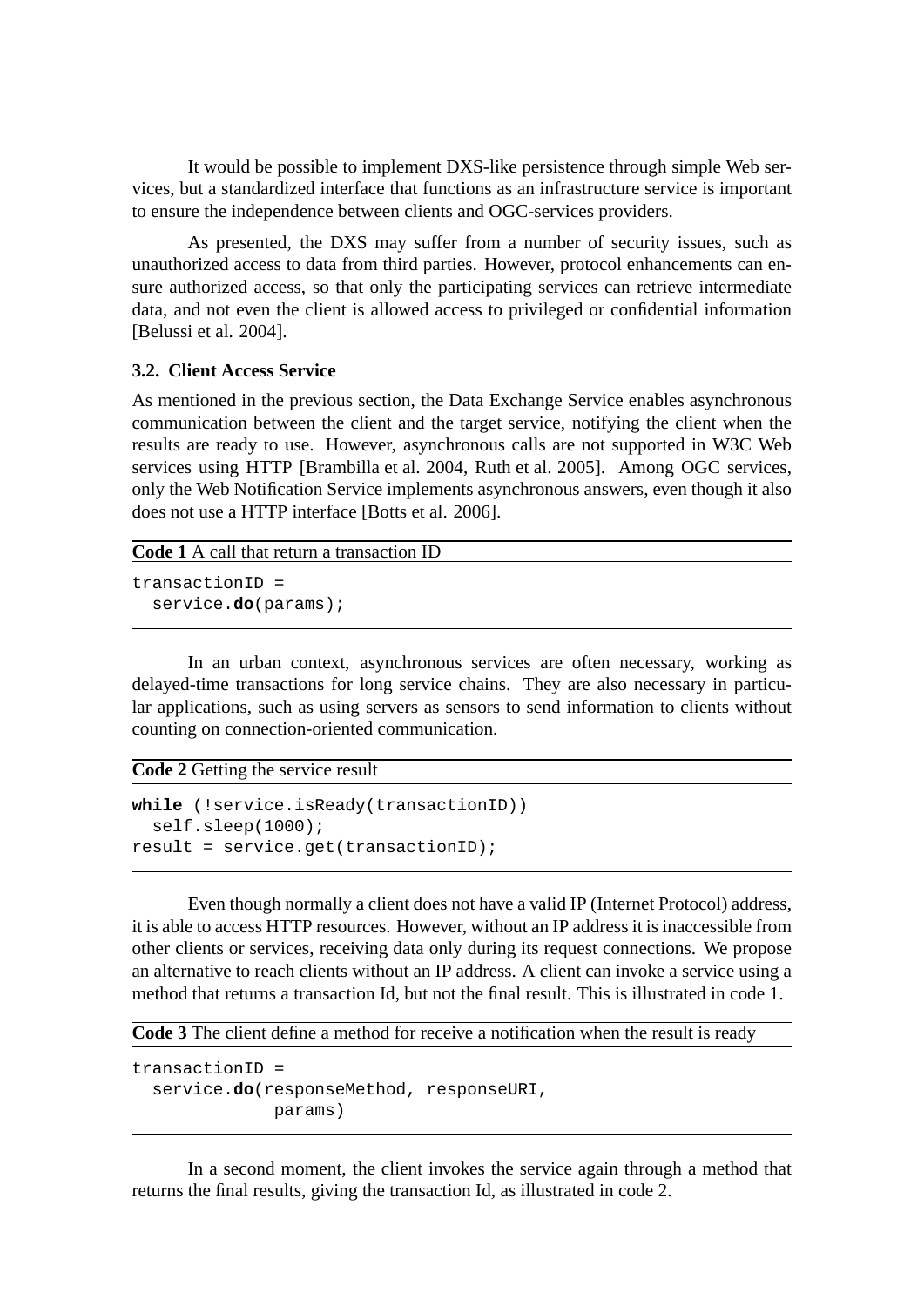

**Figure 3. Client without valid IP address using communication based on HTTP**

However, getting results is only possible when the processing has been concluded, and the client uses up network and processing resources to poll the service for a response. Figure [3](#page-7-0) presents this communication pattern.

<span id="page-7-1"></span><span id="page-7-0"></span>

**Figure 4. Client with valid IP address using communication based on HTTP**

If the client has a valid IP address and implements the functionalities of HTTP servers, we have a different situation. The client waits for responses through a DXS-like service, precisely until it receives a response from the service, informing that the results are ready. Code [3](#page-6-2) illustrates a call that specifies a response method (HTTP, SMTP, SMS, etc) as part of its parameters, along with an URI (a address through which the client expects the notification when the process had ends).

#### **Code 4** Waiting for Notification from the Gateway or Other Service

```
while (self.waiting(transactionID)) {
  // do nothing
}
result = service.get(trainsactionID);
```
<span id="page-7-2"></span>Figure [4](#page-7-1) shows the described communication protocol, and the code [4](#page-7-2) illustrates the last call from the client to the service when de service processing becomes ready.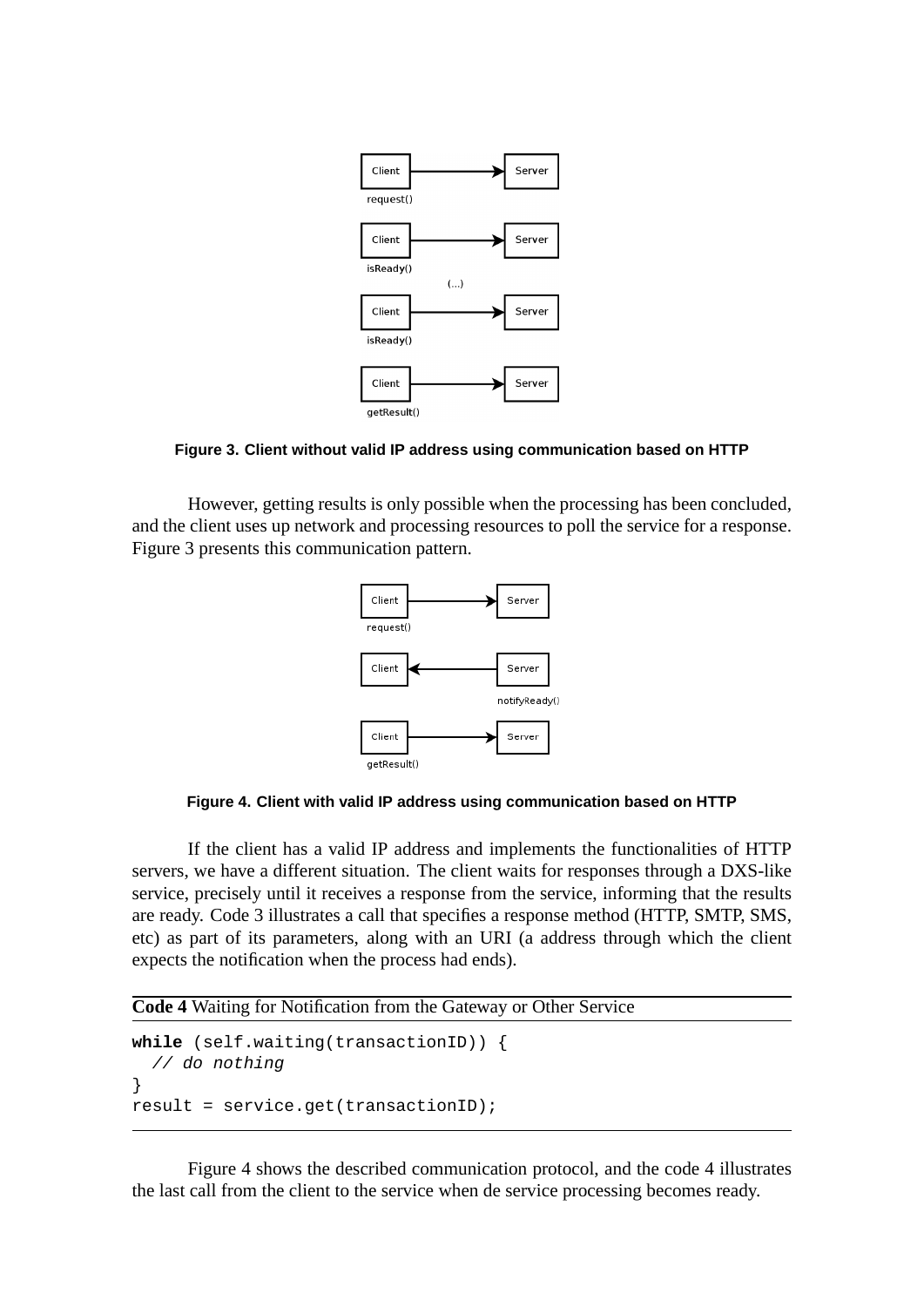The last discussed pattern is dependent on a local gateway service such as a DXS, and it is adopted when the client does not have a valid IP address, or when the client is protected behind a firewall, or when the client does not want to be identified. In this case, the client can access the target service directly or indirectly, but the notification process always occurs between the chosen gateway and the client, as illustrated in figure [5.](#page-8-0) The client implements the same code presented in code [3](#page-6-2) and in code [4.](#page-7-2) We call this approach the *Client Access Service* (CAS).

<span id="page-8-0"></span>

**Figure 5. Client without valid IP address using a Gateway as mediator**

The Client Access Service offers means to use clients as sensors for others, and means to enable the client to work as a Data Exchange Service provider (specially in the case of thick clients). In both cases, the client is able to provide some information to other clients and services and to support a number of concurrent processes, with adequate security and privacy constraints.

# **3.3. Transaction Control Service**

Through the two services previously presented, a GI client can improve its processing capabilities and make the access to geographic information easier. However, it is hard to develop a generic client, suitable to different LSDIs. Furthermore, some capabilities, such as fault tolerance and engineering transparency, are actually the server's responsibility, but shifting this responsibility towards the client is sometimes convenient, specially for mobile clients in an urban context.

When traveling, the client should be independent of specific service chains. In this case, when a client finds itself in a distant city, it can load and execute a chain of different services to obtain local information.To do this, services can be readily available within chains, but it would be better if each service was available individually and listed in a public catalog service. The selection and chaining of services can occur dynamically whenever the client needs to access them.

The Transaction Control Service (TCS) performs transformations in generic chaining code in order to generate a fully functional service chain, suited to a particular context. The generic code defines a basic workflow that is to be followed by the client during the execution process. That same basic workflow can serve as a template for other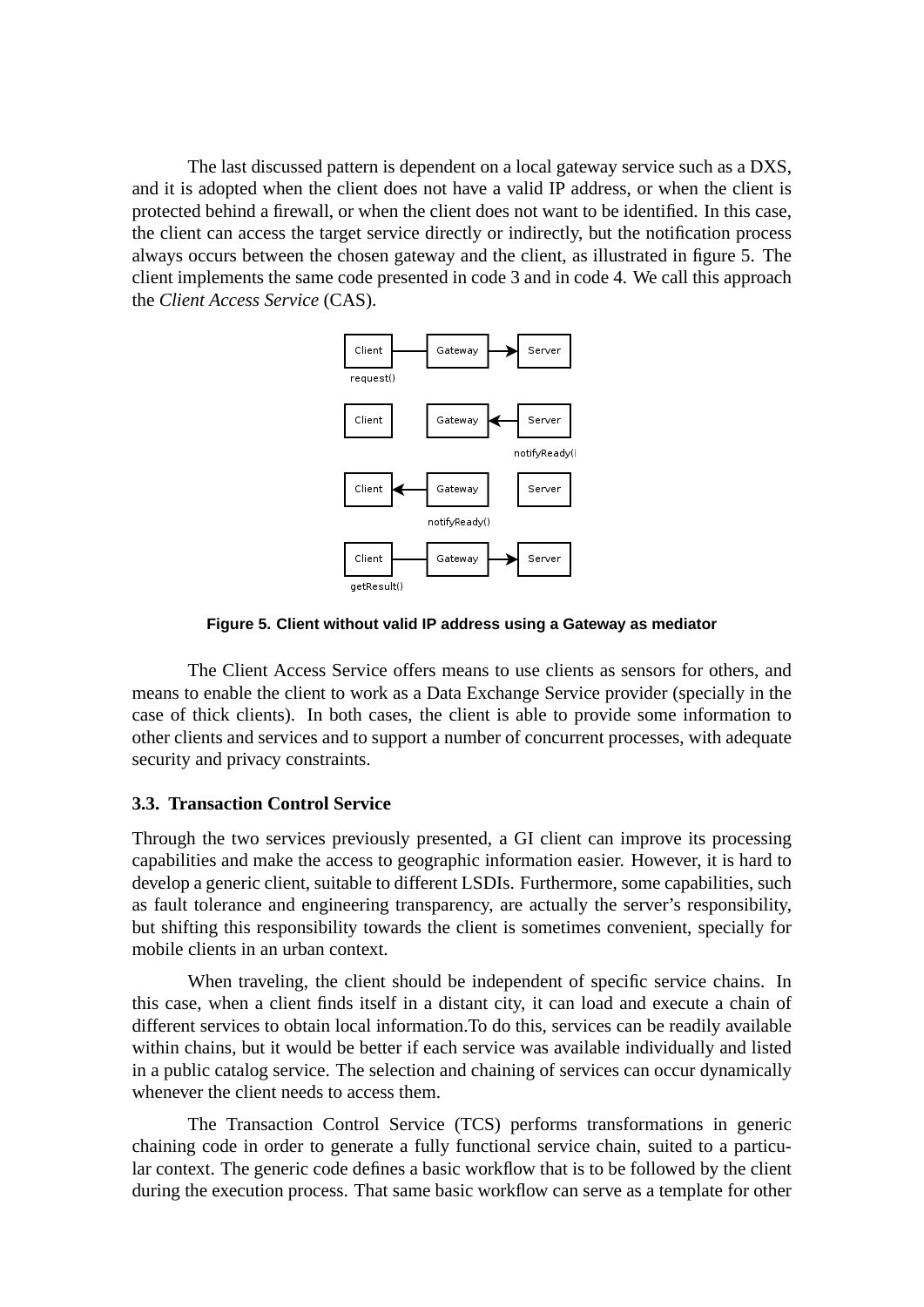service chains, counting on the Data Exchange Service for persistence and to store the processing state.

Figure [6](#page-9-0) presents the result of using the TCS for the conversion of a generic code into client-specific service chains in the particular context of a routing application. The main objective of this service is to ensure that neither client nor service development are dependent on the local context, i.e., on peculiarities of the services that are available at each different location.

> proc = init • (myLocation | point0fInterest) • query Abstract to Generic

```
11 init
loadServices('auto');
DXSService dxs = self.getDXSService();
// myLocation and pointOfInterest are parallel
// myLocation:
self.request(locate(startPoint,inputType,finalType),dxs);
// pointOfInterest;
self.request(locate(destArea.inputType.finalType).dxs);
self.wait(); // waiting for the results
\sqrt{2} query
self.request(route(dxs.getItem(1).dxs.getItem(2)).dxs):
self.wait(); // waiting for the final result
// do something with dxs.getItem(3), where is the route
```
**Generic to Specific** 



**Figure 6. Conversion from a Generic Code to Specific Functional Codes**

<span id="page-9-0"></span>With these services, LSDI clients can be implemented based on informational and computational aspects, avoiding the introduction of technological aspects into client code. Thus, thick-, rich-, and thin-clients can be implemented transparently, and their particular constraints are addressed by a generic workflow that changes easily when the client moves to another place or has its capacity improved.

# **3.4. Prototype Implementation and Analysis**

We have implemented Web services for GIS as specified by the OGC, following the Abstract Model specification. The distribution patterns are (a) 1 Client to 1 Server (or known provider) to  $n$  Servers, where there is a provider which mediates resources from others, and (b) 1 Client to n Servers, where the client performs all of the tasks related to dealing access to Web services and geographic information processing.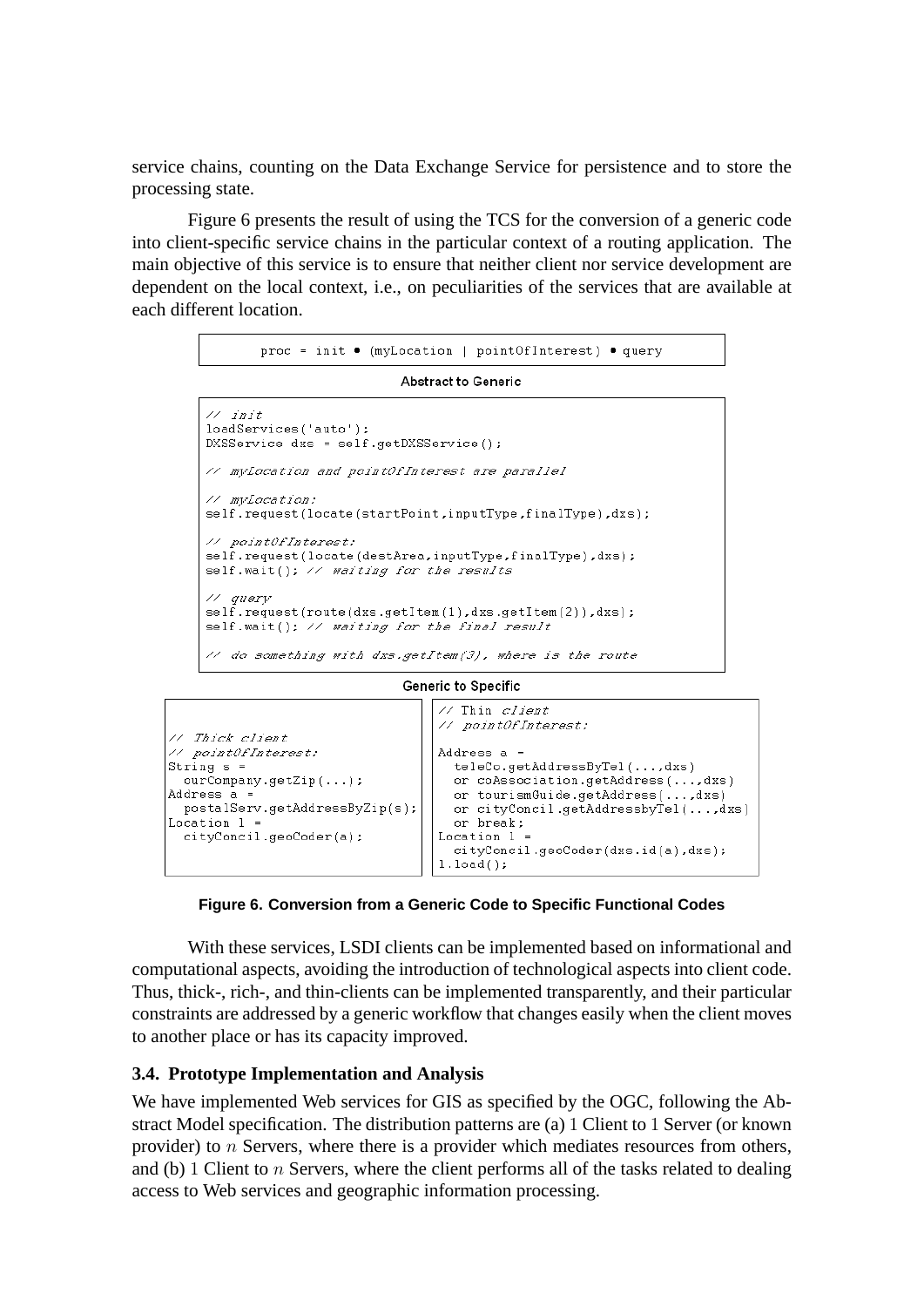The first pattern (a) made it easier to implement clients and servers with important engineering requisites, but introduces much dependency on known providers, in situations where no information about their resources and about external resources is available.

However, to enable client access to information about available resources, it is necessary to abandon the "known provider" role. This led us to implement the pattern (b), 1 Client to  $n$  Servers. This pattern increases the costs of processing and traffic of intermediate data, because the client requests data to several services, and once it receives their responses it usually performs some operations and submits a large volume of data to other services in the service chain. However, this pattern enabled us to perceive and to define some engineering requisites on the client side.

Next, we separated design issues from technologic ones, and we grouped them into three groups, which constitute the services presented in the previous subsections.

By executing the features grouped into the Data Exchange Service, the intermediate data traffic in non-interactive processing was avoided on the client. In addition, in case of failure no previously processed data was lost. Nevertheless, we noticed no significant effect in interactive processing when there are multiple inputs during the service chain execution.

Through the Client Access Service, the delay and communication costs were reduced by avoiding the use of the network by the client when it needs to poll the service about its readiness before it really becomes ready.

Finally, we created a subset of operations and defined service chains using XML. The Transaction Control Service was then used to convert the XML data, given the client's requisites and characteristics, to a service chain which uses the above infrastructure services, automatically.

#### **4. Conclusion**

## **4.1. Results**

This work evaluated the engineering aspects of OWS specifications and the main OGC services in the context of urban applications. Through these applications, we identified some implementation constraints that are characteristic of GI systems, such as nonstandardized fault tolerance mechanisms, clients that are strongly dependent of providers, and others.

To achieve this, we implemented a prototype based on the services abstract model for a real-world use case, and tested the usefulness of OGC standards to LSDI, specifically considering LSDI client development. As the objectives of standardization include to guide uniform application deployment and services interoperability, distribution transparencies, such as access, failure, migration, relocation, and persistence transparencies, become essential.

Since the availability of client software contributes to LSDI diffusion and implementation, we have also developed new infrastructure services, which facilitate the development of LSDI clients and interoperable GIS with urban characteristics. Thus, the new services constitute a synthesis of missing features in the standard technologies, and this prototype allows the exploration of other issues related to OGC standards and urban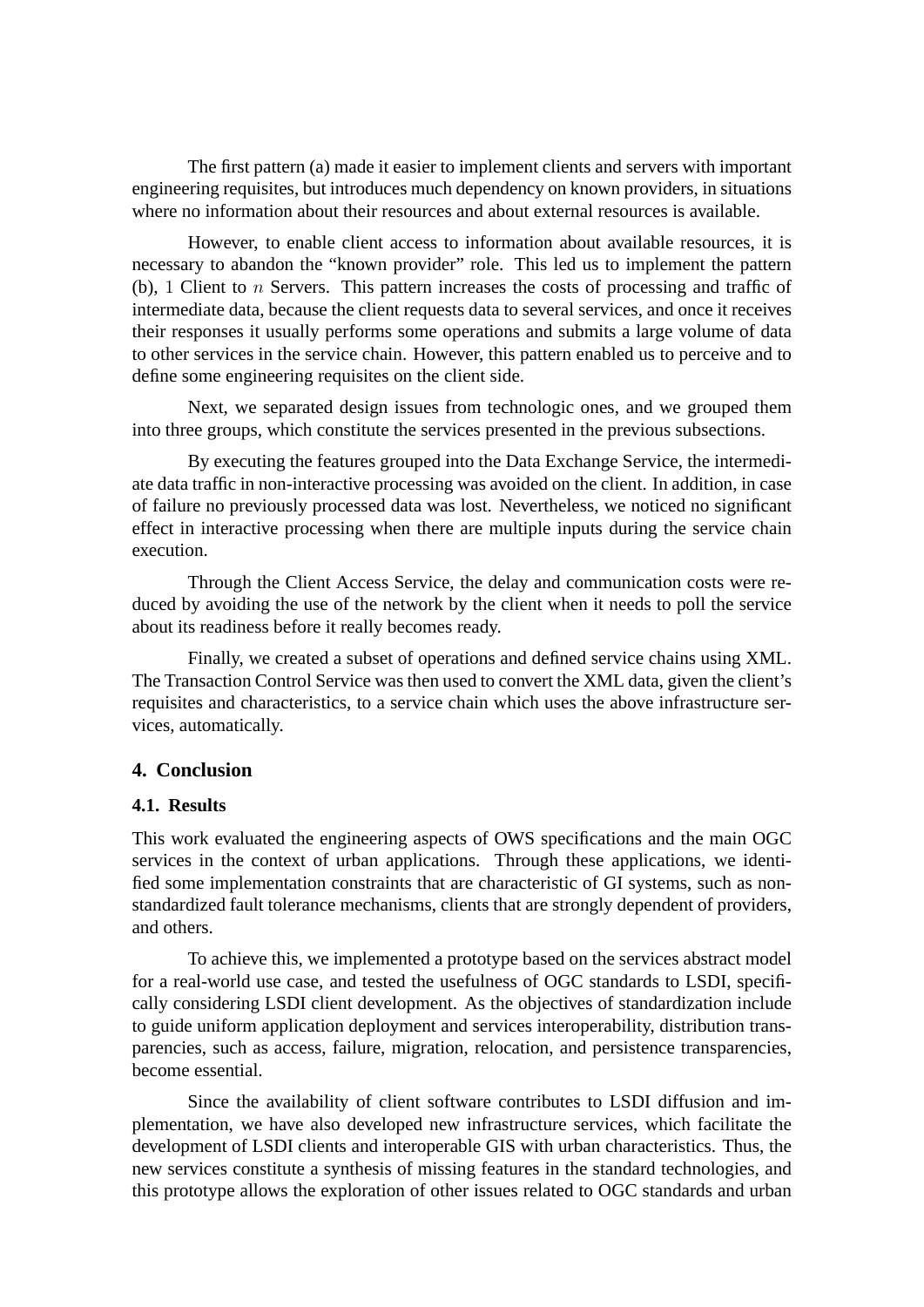GIS applications in future research efforts.

#### **4.2. Main Contributions**

Through the Data Exchange Service, clients – either thin, rich, or thick – can be transparently developed without previous distinction. There are additional advantages for thin and rich clients, which have greater limitations of energy, storage, communication, and processing capacity.

The Data Exchange Service replaces the persistence function of service providers and local storage with a third-party neutral service, through which the services chain exchanges parameters and results of its inner processing.

The establishment of the services chain is improved by two solutions. The first one is focused on the client, while the second one benefits from the communication capabilities among servers.

In the first alternative, the services chain orchestrated by the client defines the providers before and during the invocation of services. Then, the client becomes responsible for fault tolerance and it can choose alternative services according to established parameters. Additionally, when the client travels or in case of emergencies, the services and whole service set may be changed.

Nevertheless, the services chain may be orchestrated by a W3C- or OGC-like service, that calls others. Normally the client does not participate in service selection for the composition of a chain. It can only refuse a provider by selecting another. However, even this situation benefits from a shift of responsibility from the server to the client. The insertion of the Data Exchange Service into server workflow reduces the reissuing of requests in case of failures (specially if the client is thin), and increases the parallelism level of processing.

Therefore, we proposed a set of new services, which facilitate the development of GI clients for LSDI-based systems, and contribute to improve the diffusion and implementation of LSDIs.

# **4.3. Future Work**

We identify three main directions for future work. First, we discuss the potential use of clients as information providers. Next, we propose some engineering enhancements to the development of services. Finally, we envision the possibility of developing new LSDI services, enhancing the prototype presented in this paper.

The GI client, viewed as a server of parameters for the service chain, can potentially become the server of various kinds of information. Information perceived directly by the user, such as traffic status [\[Tao et al. 2005\]](#page-14-13), along with previously collected data, perceived quality of information, ontologies about its interests, geographic position, and others, can be passed along to other users through services. Possible applications to this are better traffic management using vehicles as real time sensors, more precise route planning by information exchange with other GI users, quality-of-service control, among others. For traffic status monitoring, information may be exchanged between these 'sensors' by active client-server connections (in the case of wireless sensor networks with limited energy capacity), or peer-to-peer connections (in the case of wireless sensors networks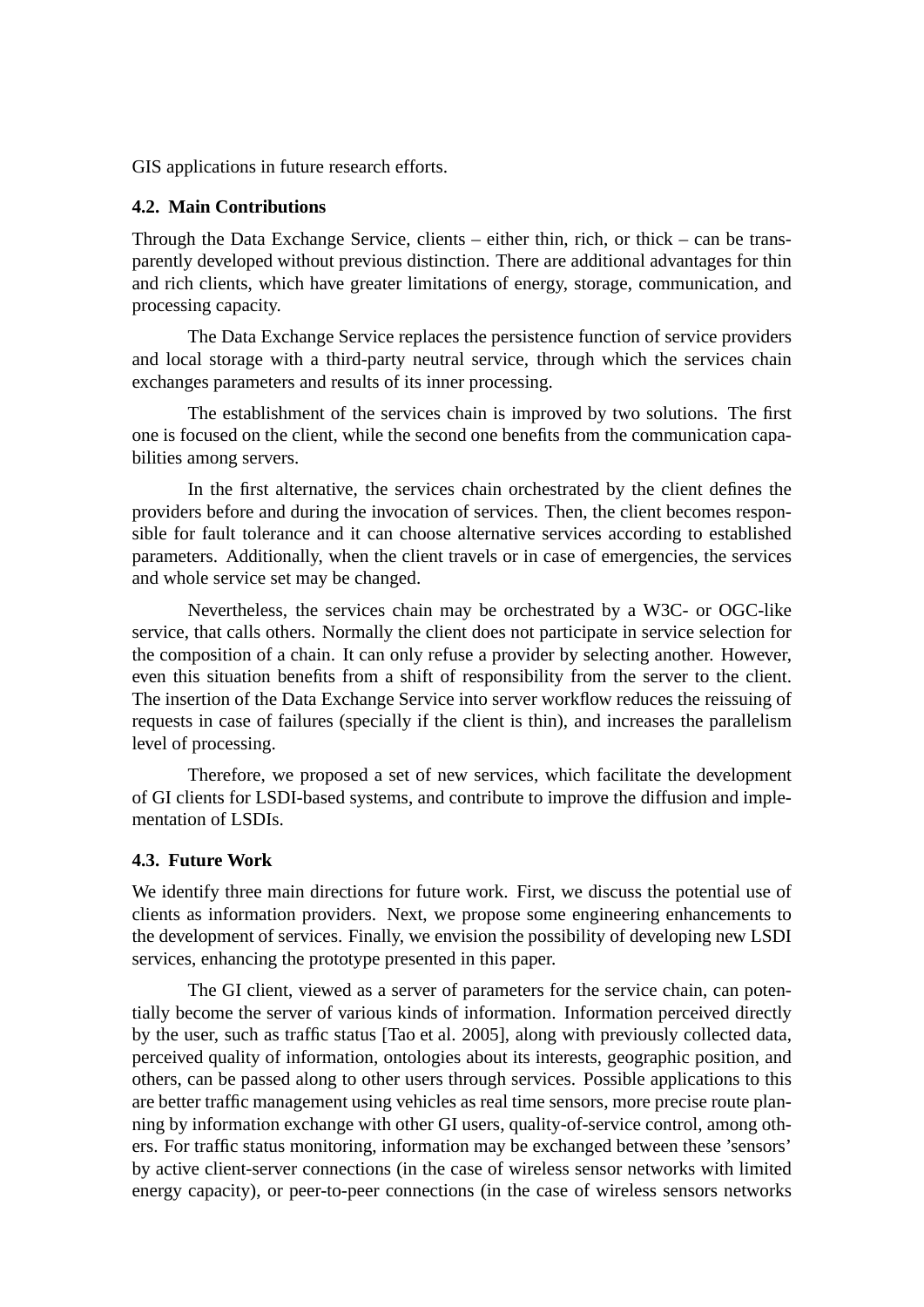without energy restrictions, i.e. ad-hoc networks constituted by in-transit vehicles), with new application possibilities, such as the dissemination of warnings or instructions. Peerto-peer connections, when energy is not an issue, should improve the response time of applications [\[Wang et al. 2005\]](#page-14-14), because previously collected data of other users is available. Geocoding, routing and locating services can then be adapted for mobile geographic objects, such as vehicles (public transportation, emergency, particular vehicles), or for personal locating (for instance, using cell phones). However, additional studies about these applications are required, in order to deal with concerns such as security and privacy. For effective privacy control, privacy parameters could be dynamically negotiated between clients and servers.

Clients, functioning as information providers, can also be the source of a measure of quality of service. Client feedback can be used to establish perceived quality, and to identify the quality parameters most valued by a user group. Ontologies on perceived quality parameters can then be developed from these observations.

As to engineering, fault tolerance parameters can be defined and negotiated according to availability contracts that should be automatically verified through a search into the service chain and evaluation of common failure points between main and substitute services. This is specially important in emergency response, critical services applications, and others.

Another engineering point regards workflow descriptions. In some cases, it is helpful that services be localized and dynamically injected into the original workflow, as in the case of the routing service, when routes cross regions not covered by the loaded data sources. Therefore, additional improvements should be made to workflow description mechanisms.

Davis Jr and Alves (2005) [Davis Júnior and Alves 2005] propose several services for LSDI, considering the specific demands for urban geographic applications. We think that further new services related to this level of spatial infrastructure can be proposed and investigated, using the prototype presented here as a basic framework.

Finally, the creation of a more complex LSDI prototype development environment is important to enable observations and experimentation on current and upcoming OGC standards. Such a framework should be based on the OGC's implementation specifications rather than on an abstract specification model, as we did. Thus, it can be used to develop further formal studies about several concerns (privacy, performance, security, and so on) with real-world problems. It would also be important to build such a prototype development environment using free or open-source software, so that the community involved in spatial data infrastructures can benefit, while being able also to contribute to it.

#### **Acknowledgement**

The first author would like to thank CAPES for his scholarship to PUC Minas's Master Program. The second author thanks ITC and the coordination of the Workshop on Cross-Learning Between Information Infrastructures and Spatial Data Infrastructures for the opportunity to attend the Workshop and gain important insights on its subject matter. Special thanks go to the three anonymous reviewers for their very relevant comments and suggestions.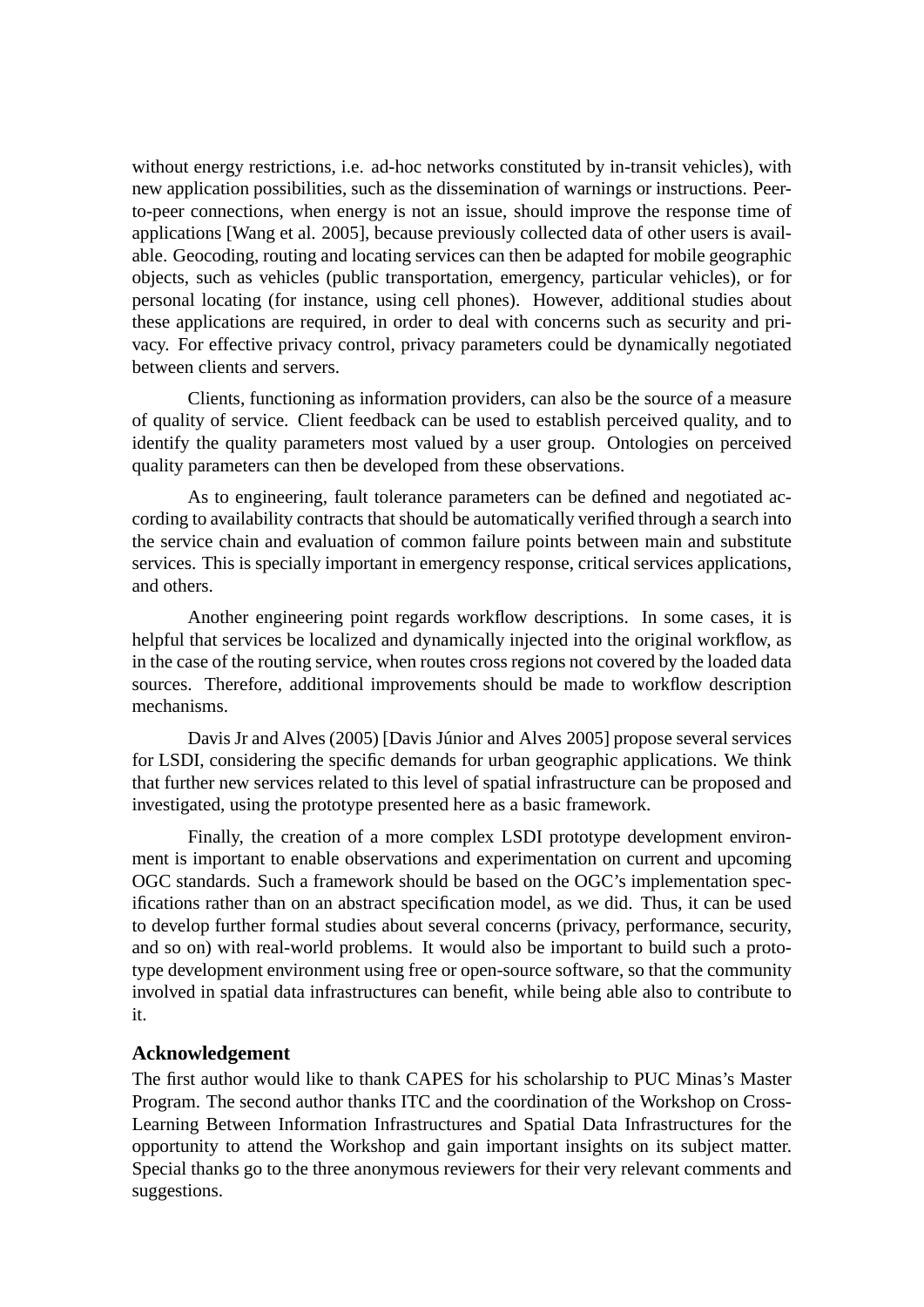#### **References**

- <span id="page-13-5"></span>[Alameh 2003] Alameh, N. (2003). Chaining geographic information web services. *IEEE Internet Computing*, 7(5):22–29.
- <span id="page-13-13"></span>[Belussi et al. 2004] Belussi, A., Bertino, E., and Catania, B. (2004). An authorization model for geographical maps. In *GIS'04 Proceedings*, pages 82–91. ACM.
- <span id="page-13-7"></span>[Bernard and Craglia 2005] Bernard, L. and Craglia, M. (2005). SDI – From Spatial Data Infrastructure to Service Driven Infrastructure. In *Research Workshop on Crosslearning between Spatial Data Infrastructures and Information Infrastructures*.
- <span id="page-13-4"></span>[Bishop et al. 2000] Bishop, I. D., Escobar, F. J., Karuppannan, S., Suwarnarat, K., Williamson, I. P., Yates, P. M., and Yaqub, H. W. (2000). Spatial data infrastructures for cities in developing countries: Lessons from the Bangkok experience. *Cities*, 17(2):85–96.
- <span id="page-13-11"></span>[Botts et al. 2006] Botts, M., Robin, A., Davidson, J., and Simonis, I. (2006). *Sensor Web Enablement Architecture, OGC document 06-021r1.* OGC, Wayland.
- <span id="page-13-9"></span>[Brambilla et al. 2004] Brambilla, M., Ceri, S., Passamani, M., and Riccio, A. (2004). Managing asynchronous web services interactions. In *Web Services, 2004. Proceedings. IEEE International Conference on*, pages 80–87. IEEE.
- <span id="page-13-10"></span>[Chung et al. 2006] Chung, S., Pan, J. R., and Davalos, S. (2006). A special web service mechanism: Asynchronous .NET web services. In *Telecommunications, 2006. AICT-ICIW '06. International Conference on Internet and Web Applications and Services/Advanced International Conference on*, pages 212–212. IEEE.
- <span id="page-13-12"></span>[Davis Júnior and Alves 2005] Davis Júnior, C. A. and Alves, L. L. (2005). Local spatial data infrastructures based on a service-oriented architecture. In *VII Brazilian Symposium on Geoinformatics Proceedings*, pages 84–89. INPE.
- <span id="page-13-3"></span>[Davis Junior 2005] Davis Junior, C. A. (2005). Considerations from the Development of a Local Spatial Data Infrastructure in Brazil. In *Research Workshop on Cross-learning between Spatial Data Infrastructures and Information Infrastructures*.
- <span id="page-13-1"></span>[Deegree 2006] Deegree (2006). *Deegree Project (WMS, WFS, WCS, iGeoPortal, dee-JUMP)*. Lat/Lon GmbH http://www.deegree.org.
- <span id="page-13-2"></span>[Demis 2006] Demis (2006). *Demis Web Map Server*. Demis http://www.demis.nl/.
- <span id="page-13-8"></span>[Ferris and Farrell 2003] Ferris, C. and Farrell, J. (2003). What are web services? *Communications of the ACM*, 46(6):31.
- <span id="page-13-6"></span>[Granell et al. 2005] Granell, C., Gould, M., and Ramos, F. (2005). Service composition for SDIs: Integrated components creation. In *Proceedings of II Internation on Geographic Information Management*.
- <span id="page-13-0"></span>[Jacoby et al. 2002] Jacoby, S., Smith, J., Ting, L., and Williamson, I. (2002). Developing a common spatial data infrastructure between state and local government: An australian case study. *International Journal of Geographical Information Science*, 16(4):305– 322.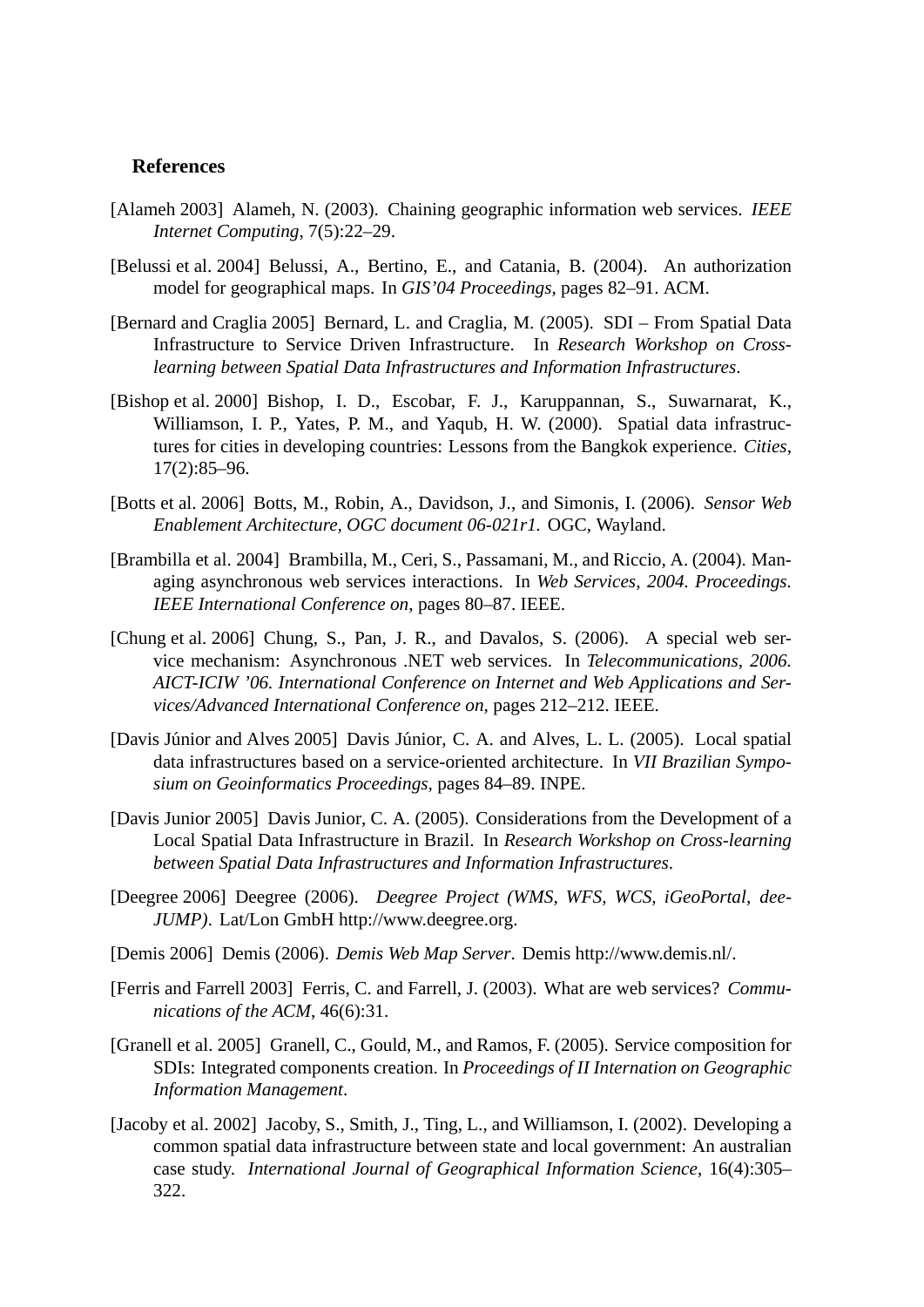- <span id="page-14-7"></span>[Kumar et al. 2005] Kumar, P., Singh, V., and Reddy, D. (2005). Advanced traveler information system for Hyderabad City. *Intelligent Transportation Systems, IEEE Transactions on*, 6(1):26–37.
- <span id="page-14-12"></span>[Mabrouk 2004] Mabrouk, M. (2004). *OpenGIS Location Services (OpenLS): Core Services, OGC document 03-006r3*. OGC, Wayland.
- <span id="page-14-10"></span>[Maguire and Longley 2005] Maguire, D. J. and Longley, P. A. (2005). The emergence of geoportals and their role in spatial data infrastructures. *Computers, Environment and Urban Systems*, 29(1):3–14.
- <span id="page-14-5"></span>[Man 2006] Man, W. H. E. D. (2006). Understanding SDI; complexity and institutionalization. *International Journal of Geographical Information Science*, 20(3):329–343.
- <span id="page-14-8"></span>[Mansourian et al. 2006] Mansourian, A., Rajabifard, A., Zoej, M. J. V., and Williamson, I. (2006). Using SDI and web-based system to facilitate disaster management. *Computers & Geosciences*, 32(3):303–315.
- <span id="page-14-9"></span>[Masser 2005] Masser, I. (2005). Some priorities for SDI related research. In *Proceedings of the FIG Working Week and GSDI 8: From Pharaohs to Geinformatics, Cairo, Egypt*, page 11. FIG.
- <span id="page-14-1"></span>[Nedovic-Budic et al. 2004] Nedovic-Budic, Z., Feeney, M.-E. F., Rajabifard, A., and Williamson, I. (2004). Are SDIs serving the needs of local planning? case study of Victoria, Australia and Illinois, USA. *Computers, Environment and Urban Systems*, 28(4):329–351.
- <span id="page-14-0"></span>[Percivall 2003] Percivall, G. (2003). OGC Reference Model OGC 03-040. *Open Geospatial Consortium, Inc*.
- <span id="page-14-3"></span>[Phillips et al. 1999] Phillips, A., Williamson, I., and Ezigbalike, C. (1999). Spatial data infrastructure concepts. *The Australian Surveyor*, 44(1):20–28.
- <span id="page-14-4"></span>[Rajabifard and Williamson 2001] Rajabifard, A. and Williamson, I. P. (2001). Spatial data infrastructures: Concept, hierarchy, and future directions. In *Geomatics'80*, page 11. Tehran, Iran.
- <span id="page-14-2"></span>[Rajabifard et al. 2000] Rajabifard, A., Williamson, I. P., Holland, P., and Johnstone, G. (2000). From local to global SDI initiatives: a pyramid of building blocks. In *IV Global Spatial Data Infrastructure Conference Proceedings*.
- <span id="page-14-11"></span>[Ruth et al. 2005] Ruth, M., Lin, F., and Tu, S. (2005). A client-side framework enabling callbacks from web services. In *Web Services, 2005. ECOWS 2005. Third IEEE European Conference on*, page 12. IEEE.
- <span id="page-14-6"></span>[Skylab 2006] Skylab (2006). *J2ME OGC WMS Client*. Skylab http :// www . skylabmobilesystems . com / en / products / j2me\_wms\_client . html.
- <span id="page-14-13"></span>[Tao et al. 2005] Tao, X., Jiang, C., and Han, Y. (2005). Applying SOA to intelligent transportation system. In *Proceedings of the 2005 IEEE International Conference on Services Computing*, pages 101–104. IEEE.
- <span id="page-14-14"></span>[Wang et al. 2005] Wang, H., Zimmermann, R., and Ku, W.-S. (2005). ASPEN: An adaptive spatial peer-to-peer network. In *GIS'05 Proceedings*, pages 230–239. ACM.